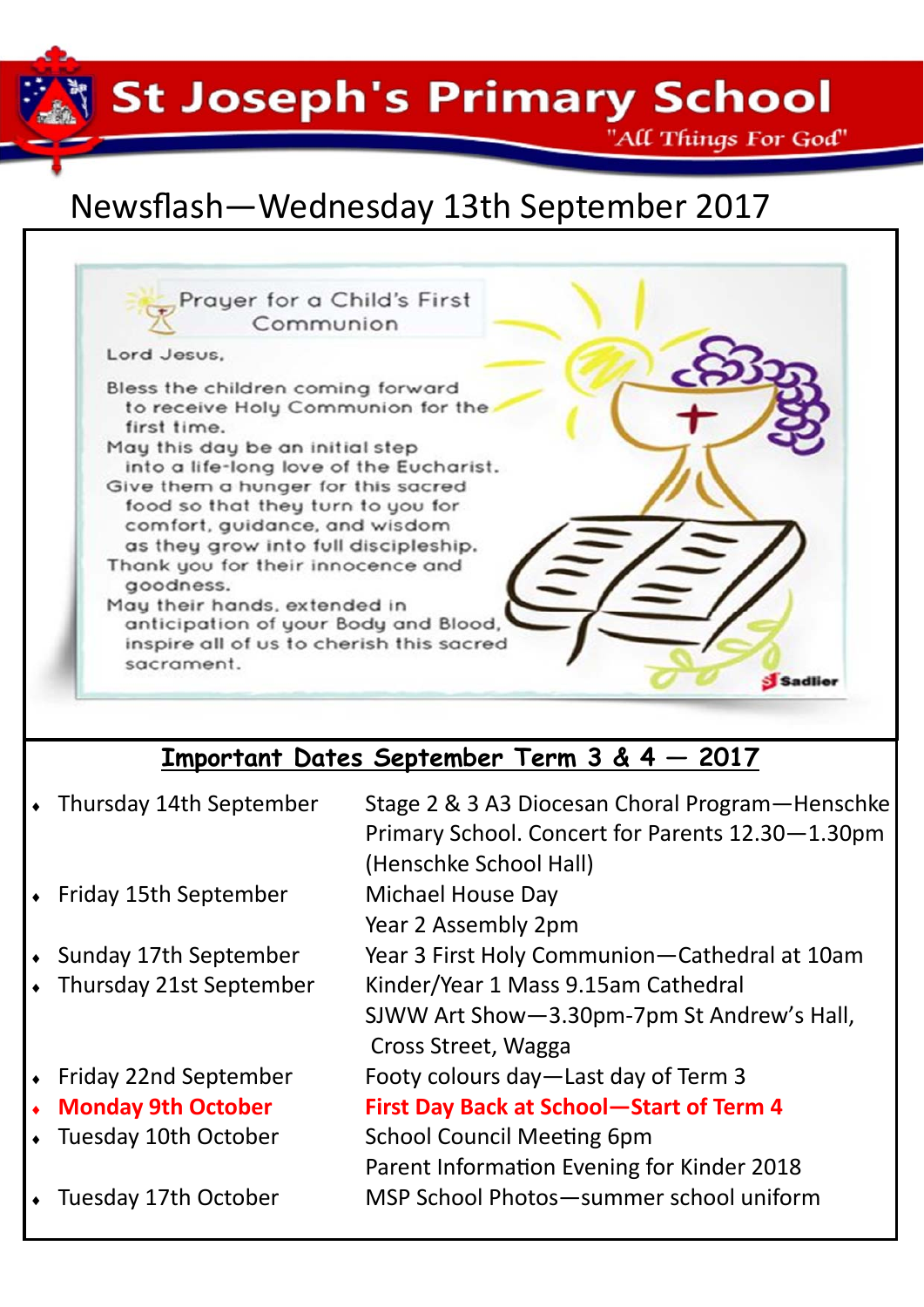| <b>Cathedral Parish Mass Times</b>                                                                                                                                                                                                                                                                                                                                                                                                                                                                                                                                                                                  | <b>Tuckshop Roster Week 10 Term 3</b>                                          |                             |
|---------------------------------------------------------------------------------------------------------------------------------------------------------------------------------------------------------------------------------------------------------------------------------------------------------------------------------------------------------------------------------------------------------------------------------------------------------------------------------------------------------------------------------------------------------------------------------------------------------------------|--------------------------------------------------------------------------------|-----------------------------|
| <b>Mon-Fri</b> 7am & 12.45pm<br>Sat 12.15pm Saturday 6pm<br>Sunday Mass 8am, 10am & 5.30pm                                                                                                                                                                                                                                                                                                                                                                                                                                                                                                                          | Mon 18th September                                                             | <b>VACANT</b>               |
|                                                                                                                                                                                                                                                                                                                                                                                                                                                                                                                                                                                                                     | Weds 20th September                                                            | Kristen Molloy              |
| Do you have a family member or someone you care<br>about who has Type 1 diabetes? The Type 1 Juvenile<br>Diabetes Walk from Wagga to Wollongong starts at<br>the Victory Memorial Gardens (cnr Baylis and Morrow<br>Sts) on Saturday 23rd September at 8.30am. Come and<br>support the two young men who are walking 638 km<br>in 3 weeks, to raise money for the Juvenile Diabetes<br>Research Foundation to find a cure for Type 1<br>diabetes, which mostly affects children. Registration is<br>free to walk with them for a few blocks or as far as you<br>like. Phone Margaret Cahill 0438231571 for details. | Thurs 21st September                                                           | Karen Sinclair              |
|                                                                                                                                                                                                                                                                                                                                                                                                                                                                                                                                                                                                                     | Friday 22nd September                                                          | Di Kennedy<br>Kathy Gaffney |
|                                                                                                                                                                                                                                                                                                                                                                                                                                                                                                                                                                                                                     | <b>Year 2 Assembly</b><br><b>Friday 15th September</b><br>2.40pm. All welcome! |                             |

## *Music News—Monica Langtry*

Congratulations to all students involved in the Wagga Eisteddfod last Thursday and Friday! We had a very successful two days, featuring performances from our school band, Kindergarten class, Stage 1 classes, Mass Choir & Primary Choir. The adjudicator noted the students strict sense of rhythm, clear singing and well performed actions commenting that it was "very enjoyable to see and hear you!".

Thank you also to the many parents, relatives and friends that were able to attend the Eisteddfod and support our students performances.

**"School Ensemble" (Band); Highly Commended Kindergarten Choir; Highly Commended Stage 1 Choir; Highly Commended "Junior Choral Ensemble" (Mass Choir); 2nd Place "Championship" (Primary Choir); 2nd Place** 

**TO VIEW CERTIFICATES AND PHOTOS / VIDEO COPY AND PASTE THE BELOW LINK IN TO YOUR BROWSER hƩps://drive.google.com/open?id=0Bxq2kjxzkeENYmU5eTliaXc0MHc** 

## From the Office-Christine Nielsen and Jo Noble

Please advise if your child is away from school. This can be done on the day they are away by email, skoolbag app or phone or by sending a note with your child to the classroom teacher on their return.

School fees are now due for those parents who pay their fees by the term. These can be paid by EFTPOS, cash, cheque or direct deposit. If paying by direct deposit, please ensure that you identify the payment with your surname.

Our news Sports Shirts are now available from the School Office for \$25.00. They are available in sizes 6, 8, 10, 12 & 14. We accept Cheque, Cash or EFTPOS.

Please note on Tuesdays and Thursdays, the office is closed between 1.00pm and 1.45pm and purchases of any school uniforms will not be available during this time.